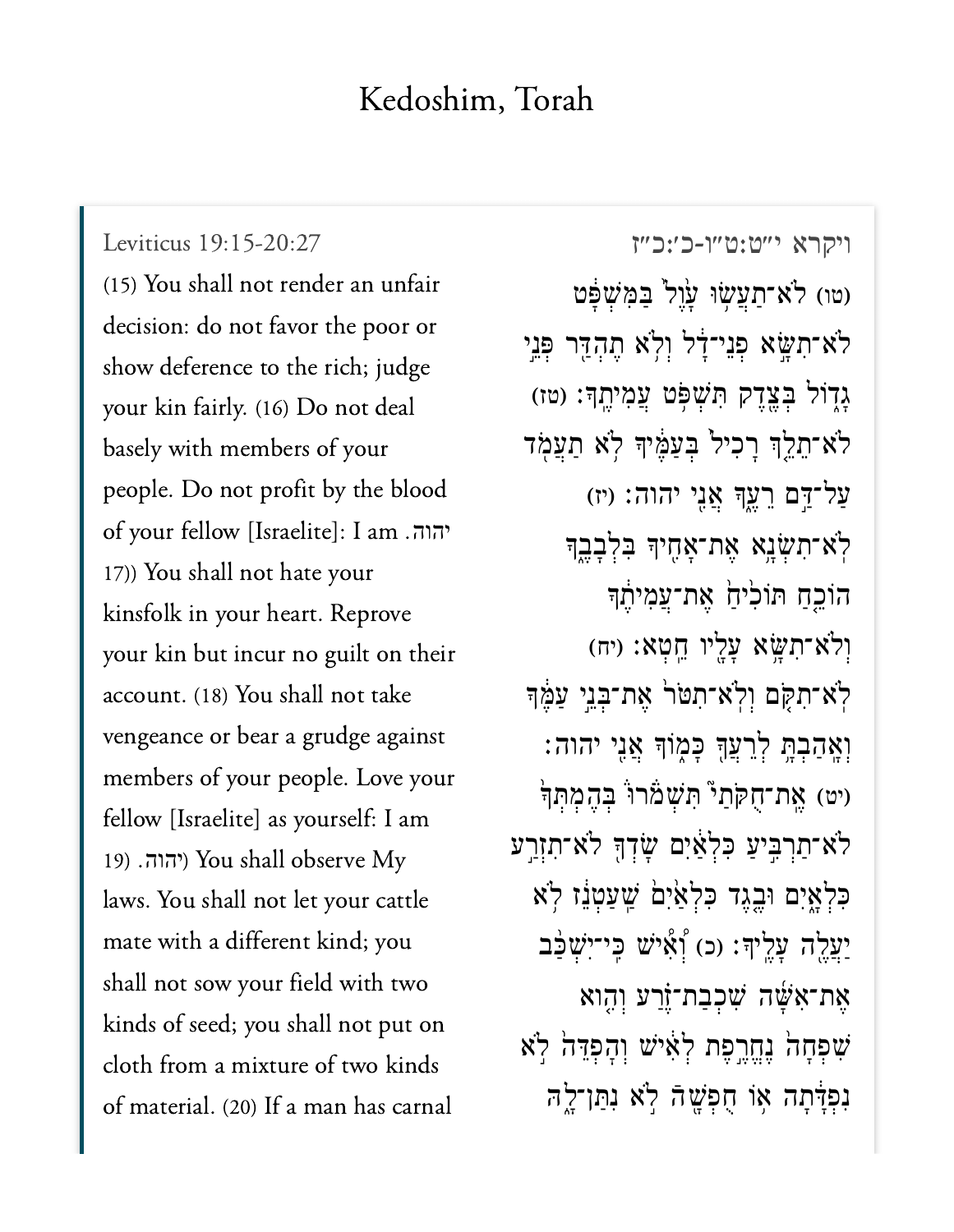relations with a woman who is a slave and has been designated for another man, but has not been redeemed or given her freedom, there shall be an indemnity; they shall not, however, be put to death, since she has not been freed. (21) But he must bring to the entrance of the Tent of Meeting, as his guilt offering to , a ram of guilt יהוה offering. (22) With the ram of guilt offering the priest shall make expiation for him before יהוה for the sin that he committed; and the sin that he committed will be forgiven him. (23) When you enter the land and plant any tree for food, you shall regard its fruit as forbidden. Three years it shall be forbidden for you, not to be eaten. (24) In the fourth year all its fruit shall be set aside for jubilation  $b$ efore 25) (יהוה; (15 $b$ efore 25) fifth year may you use its fruit that its yield to you may be increased: I am your God. (26) יהוה

בִּקְרֵת תְּהָיֵה לְא יוּמְתְוּ כִּי־לְא ּחָפֵּשָׁה: (כא) וְהֶבֵיא אֶת־אֱשָׁמֹוֹ ַלֵּיהוה אֲל־פֵּתַח אֹהֶל מֹוֹעֵד אֵיל אָּשֶׁם: (כב) וְכִפֵּר ּעָלָיו הַכֹּהֶן בְּאֵיל ַּהֲאַשָׁם לִפְנֵי יהוה עַל־חַטַּאתִוֹ ְאֲשֶׁר חָטֶא וְנִסְלַח לּוֹ מֵחַטָּאתְוֹ ְאֲשֶׁר חָטָא: {פ<sup>ָּ</sup>} (כג) וְכִי־תַבְאוּ אֲל־הָאָרֵץ וּנְטַעְתֵּם כַּל־עֵץ מַאֲכָל וַעֲרַלְהֵֵם עַרְלַתוֹ אֶת־פִּרְיִוֹ שַׁלְ<sup>יֹ</sup>ש ֹשֶׁנִים יְהָיֱה לָבֵם עֲרֵלִים לְא יֵאָבֵל: (כד) וּבַשָּׁנָה הָרְבִיעָׁת יִהְיֶה  $\cdot$ כְּל־פְּרְיִוֹ קָדֵשׁ הָלּוּלֵים לַיהוה: (כה) וּבַשֲׁנֵה הַחֲמִישָׁת תְּאֹכְלוֹ ְאֶת־פִּרְיֹּו לְהוֹסֵיף לָבֵם תִּבוּאֲתְוֹ ְאֲנֵי יהוה אֱלֹהֶיכֶם: (כו) לְא תֹאֲכְלְוּ עֲל־הַדָּם לְא תִנְחֲשָׁוּ וְלְא ת עוֹנְנוּ: (כז) לֹא תקֹפוּ פִּאָת ֿרֹא<sup>ָ</sup>שָׁכֶם וְלִא תַּשְׁחִית אֵת פְּאַת זְקַנֵךְ׃ (כח) וְשֵׂרֵט לָּנֶפָּשׁ לָא תִתְּנוּ בִּבְשַׂרְבֶ֫ם וּכְתְֹבֵת קַעֲקַעׁ לְאׁ תִתְּנִוּ ַבְּכֵֵם אֲנֵי יהוה: (כט) אֲל־תְּחַלֵּל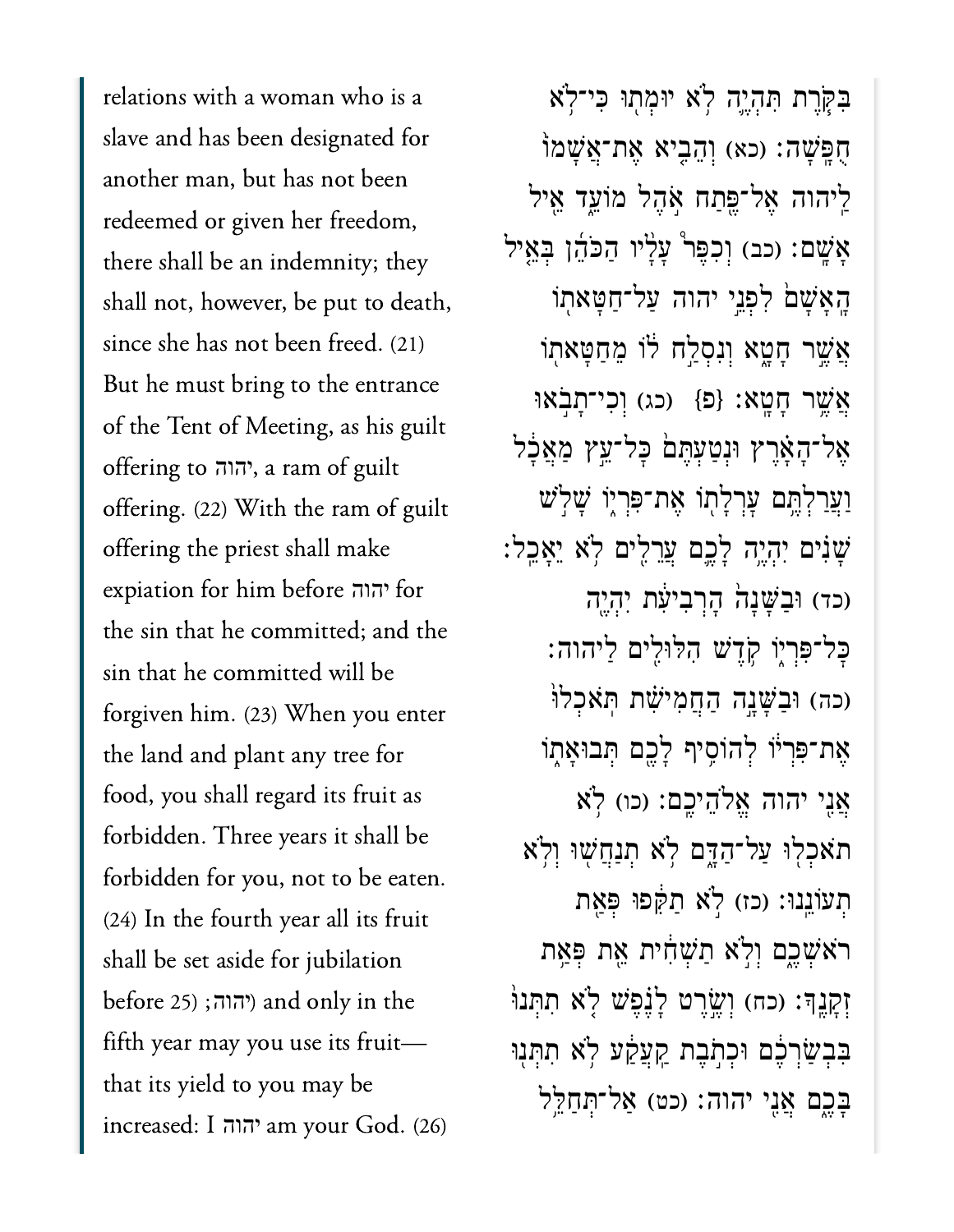You shall not eat anything with its blood. You shall not practice divination or soothsaying. (27) You [men] shall not round off the sidegrowth on your head, or destroy the side-growth of your beard. (28) You shall not make gashes in your flesh for the dead, or incise any marks on yourselves: I am 29) .<mark>יהוה</mark>. Do not degrade your daughter and make her a harlot, lest the land fall into harlotry and the land be filled with depravity. (30) You shall keep My sabbaths and venerate My  $\,$ sanctuary: I am 31) . $\,$ יהוה: Do not turn to ghosts and do not inquire of familiar spirits, to be defiled by them: I am your God. (32) You יהוה shall rise before the aged and show deference to the old; you shall fear your God: I am 33) . איהוה.) When strangers reside with you in your land, you shall not wrong them. (34) The strangers who reside with you shall be to you as your citizens; you shall love each one as yourself,

אֵת־בִּתִּךְּ לְהַזְנוֹתָהּ וְלֹא־תִזְנֵה ָה ָ֔א ֶר ץ ּוָמ ְל ָ֥א ה ָה ָ֖א ֶר ץ ִז ָּֽמ ה׃ )ל( אֶת־שַׁבְּתֹתְי הִּשְׁמֹרוּ וּמִקְדָּשִׁי תִירָאוּ אֲנֵי יהוה: (לֹא) אַל־תְּפְנָוּ ְאֲל־הָאֹבֹת וְאֱל־הַיִּדְעֹנִים אַל־תְּבַקְשָׁוּ לְטָמְאָה בָהֱם אֲנֵי יהוה אֱלֹהֵיכֱם: (לִּב) מִפְּנֵי שֵׂיבָה ּתְקֹוּם וְהָדַרְהָּ פְּנֵי זָקֶן וְיָרֵאתָ הֵאֱלֹהֵיךְ אֲנֵי יהוה: {ס} (לג) וְכֵי־יָגְוּר אִתְךָּ גֵּר בִּאַרִצְכֵם לְא תוֹנְוּ אֹתְוֹ: (לד) כִּאֲזְרֵח מְכֵם יְהָיֵ֔ה לָכֶׁם הַגֵּר | הַגֶּר אִתְּבֶם וְאָהַבְתָּ לוֹ כָּמֹוֹךְּ כֵּי־גֵרֵים הֱזִיּתֵם בְּאֲרֵץ מִצְרֱיִם אֲנֶי יהוה אֱלֹהֵיכֶם: (לה) ּלֹא־תַעֲשׂוּ עֲוֵל בַּמְּשָׁפֵּט בַּמְּיַּדה ַבַּמְּשָׁקֵל וּבַמְּשׂוּרָה: (לו) מְאִזְנֵי ְצֵדֵק אַבְנֵי־צֵּׂדֶק אֵיפַת צֵדֵק וְהֵין צֶדֶק יִהְיֶה לָכֶם אֲנִי יהוה אֱלְהֵיכֶם אֲשֶׁר־הוֹצֵאתִי אֶתְכֵם מְאֵרֵץ מִצְרָיִם: (לז) וּשָׁמַרְתֵּם אַת־כָּל־חָקֹתַי וְאֵת־כָּל־מִשְׁפָּטַי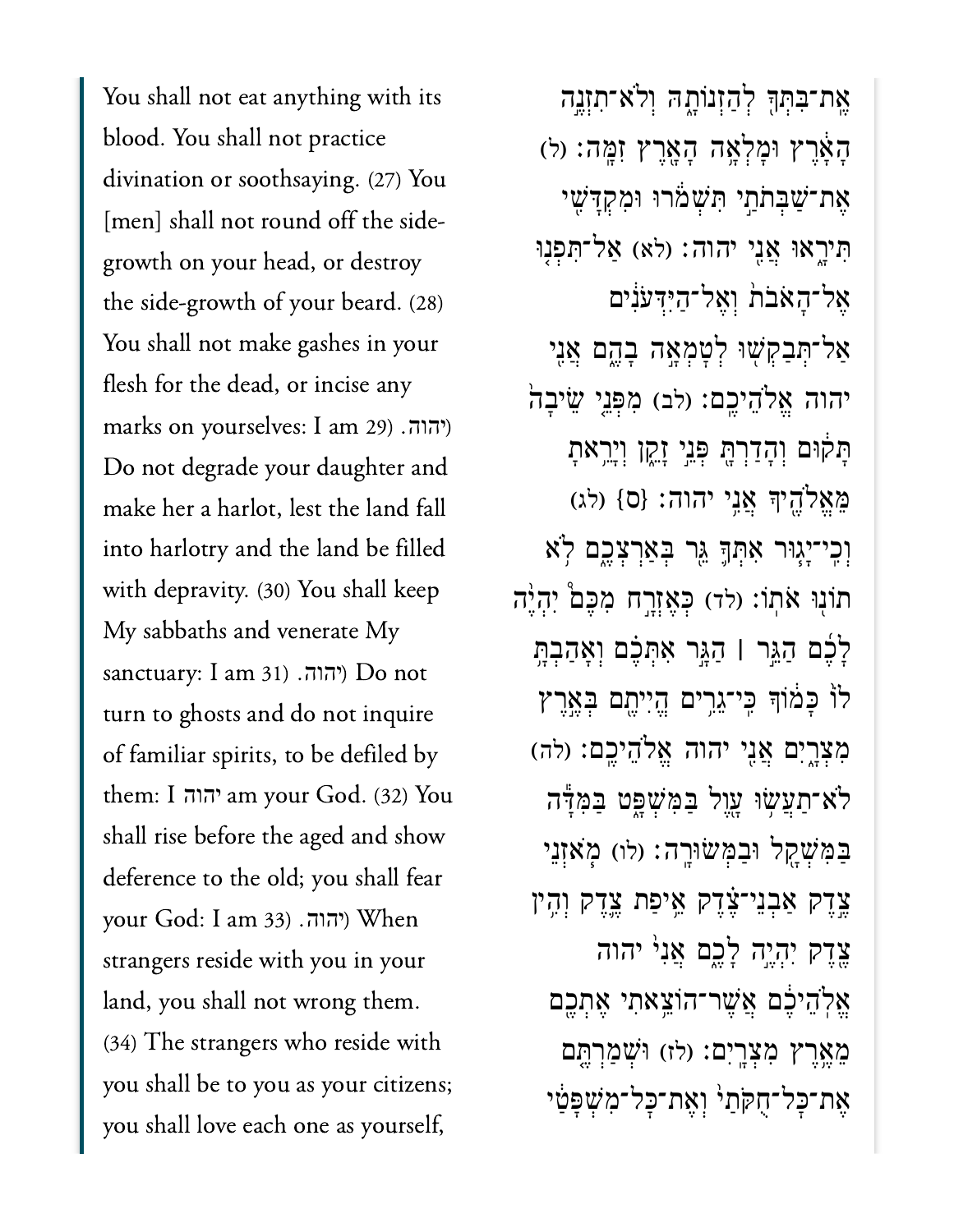for you were strangers in the land of Egypt: I am your God. (35) יהוה You shall not falsify measures of length, weight, or capacity. (36) You shall have an honest balance, honest weights, an honest ephah, and an honest hin.I יהוה am your God who freed you from the land of Egypt. (37) You shall faithfully observe all My laws and all My  $r$ ules: I am 1) יהוה And יהוה spoke to Moses: (2) Say further to the Israelite people: Anyone among the Israelites, or among the strangers residing in Israel, who gives any offspring to Molech, shall be put to death; the people of the land shall pelt the person with stones. (3) And I will set My face against that party, whom I will cut off from among the people for having given offspring to Molech and so defiled My sanctuary and profaned My holy name. (4) And if the people of the land should shut their eyes to that party's giving offspring to

וַעֲשִׂיתֱם אַׂתֱם אֲנֵי יהוה: {פ} (א) וַיִּדַּבֵּר יהוה אֱל־מֹשֵׁה לָּאמִׂר: (ב)  $\mathbf{v}$ וְאֶל־בְּנֵי יְשְׂרָאֵל הַאַמַר ׁאֵישׁ אִיש מִבְּנֵי יִשְׂרָאֵל וּמְן־הַגֵּר | הַגֵּר בִיִּשְׂרָאֵל אֲשֶׁר יִתֵּן מִזַּרְעָוֹ לַמְּלֵךְ מְוֹת יוּמֶת עַם הָאֲרֵץ יִרְגְּמֶהוּ ּבְאֲבֶן: (ג) וַאֲנִי אֶתֱן אֶת־פָּנַי בָּאֶיֹש ְהַהֹּוּא וְהִכְרַתֵּי אֹתוֹ מְקֵרֵב עַמְּוֹ כֵּי ַמְזַרְעֹוֹ נַתֲן לַמֹּלֵךְ לְמָעַן טַמֵּא ֶא ת־ִמ ְק ָּד ִׁ֔ש י ּוְל ַח ֵּ֖ל ל ֶא ת־ֵׁ֥ש ם קִדְּשֵׁי: (ד) וְאָם הַעָּלֵם יַעְלִּימוּ ּעַם ָה ָ֜א ֶר ץ ֶא ת־ֵֽע יֵנ יֶה ֙ם ִמ ן־ָה ִ֣א יׁש ְהַהֹּוּא בְּתִתְּוֹ מְזַּרְעָוֹ לַמְּלֵךְ לְבְלָתֵי הָמֶית אֹתוֹ: (ה) וְשַׂמְתָּי אֲנֵי אֶת־פַּנֵי בַּאֵישׁ הַהִוּא וּבְמְשִׁפַּחִתּוֹ וְהָכְרַתְּי אֹתוֹ וְאֵת | כָּל־הַזֹּנֵים אַחֲרָיו לְזְנֵוֹת אַחֲרֵי הַמְּלֵךְ מְקֵרֵב עַמֶּם: (ו) וְהַנֵּפֵּֽשׁ אֲשֶׁר תִּפְנֵה ְאֲל־הָאָבֿת וְאֱל־הַיִּדְעֹנִים לְזִנְת  $\mu$ אַחֲרֵיהֶם וְנָתַתֶּי אֶת־פְּנַיׁ בַּגֶּפֶשׁ ַהְהֶּוֹא וְהָכְרַתֵּי אֹתוֹ מְקֵרֶב עַמּֽוֹ: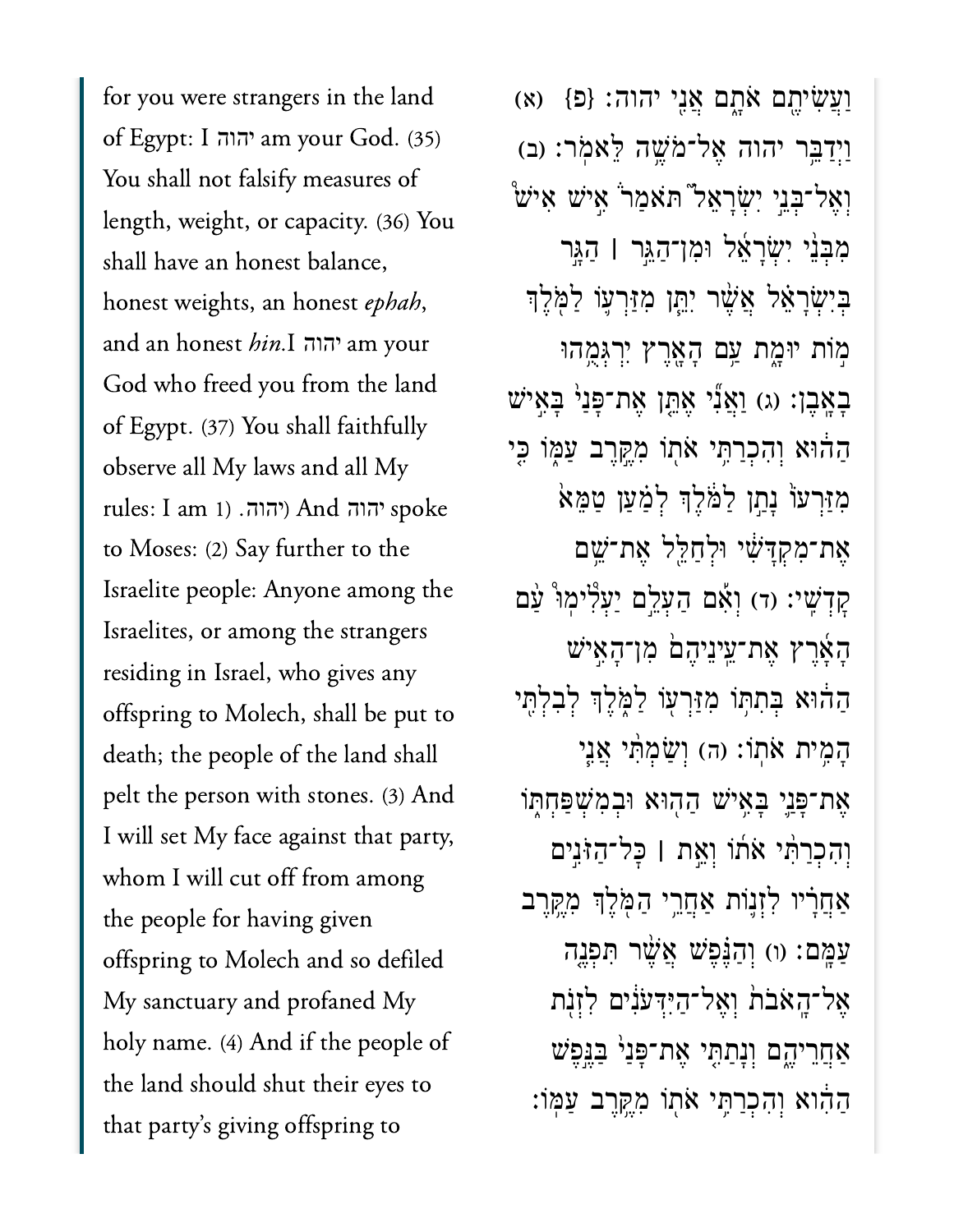Molech, and should not put the person to death, (5) I Myself will set My face against that party's kin as well; and I will cut off from among their people both that person and all who follow in going astray after Molech. (6) And if any person turns to ghosts and familiar spirits and goes astray after them, I will set My face against that person, whom I will cut off from among the people. (7) You shall sanctify yourselves and be holy, for I am your God. (8) You shall יהוה faithfully observe My laws: I יהוהmake you holy. (9) If anyone insults either father or mother, that person shall be put to death; that person has insulted father and mother and retains the bloodguilt. (10) If a man commits adultery with a married woman—committing adultery with another man's wife the adulterer and the adulteress shall be put to death. (11) If a man lies with his father's wife, it is the

)ז( ְו ִ֨ה ְת ַק ִּד ְׁש ֶּ֔ת ם ִו ְה ִי יֶ֖ת ם ְק ֹד ִׁ֑ש ים ִּ֛כ י  $i$ גֲנִי יהוה אֱלֹהֶיכֱם: (ח) וּשָׁמַרְתֵּם ָאֶת־חָקּתַ֫י וַעֲשִׂיהֱם אַׂתֲם אֱנֵי יהוה ְמְקַדְּשָׁבֵם: (ט) כֵּי־אֱיֹשׁ אָ֫יֹש אֲשֶׁר יִקַלֵּל אֶת־אָבֵיו וְאֶת־אָמֶוֹ מְוֹת יּוּמָת אָבֶיו וְאָמֶוֹ קִלֵּל דָּמֶיו בְּוֹ: (י) וַאִישׁ אֲשֶׁר יִנְאַף אֶת־אֱשֶׁת אִיש ָאֲשֶׁר יִנְאַף אֶת־אֱשֶׁת רֵעֱהוּ ְמְוֹת־יִּוּמָת הַּנֹּאֵף וְהַנֹּאֲפֶת: (יא וְאִישׁ אֲשֱר יִשְׁכַּבׂ אֱת־אֱשֶׁת אַבְֿיו עִרְוַת אַבֵיו גִּלֵּה מְוֹת־יוּמְתִוּ  $\psi$ יִמֶּה הָמֵיהֵם בַּם: (יִב) וְאִישׁ אֲשֶׁר יְשָׁכַּב אֶת־כַּלַּתוֹ מְוֹת יוּמְתְוּ ֹשְׁנֵיהֵם תֵּבֵל עָשְׂוּ דִּמֵיהֵם בֵּם: (יג) וְאִיּשׁ אֲשֶׁר יִּשְׁכֵּב אֵת־זָכַר מִשְׁכִּבֵי אִשָּׁה תּוֹעֵבָה עָשִׂוּ שִׁנֵיהֵם מְוֹת יּוּמֳתוּ דְּמֵיהֶם בְּם: (יד) וְאִיּשׁ אֲשֶׁר ַּיִּקָּה אֶת־אָשֱׁה וְאֶת־אָמֶּהּ זִמֶּה ְהָוא בַּאֱּשׁ יִשְׂרְפִוּ אֹתוֹ וְאֵתְהֶן וְלֹא־תְהָיֵה זְמֶה בְּתוֹכְכֵם: (טו) וְאִיּשׁ אֲשֶׁר יִתֵּן שְׁכַבְתֵּו בְּבְהֶמֶה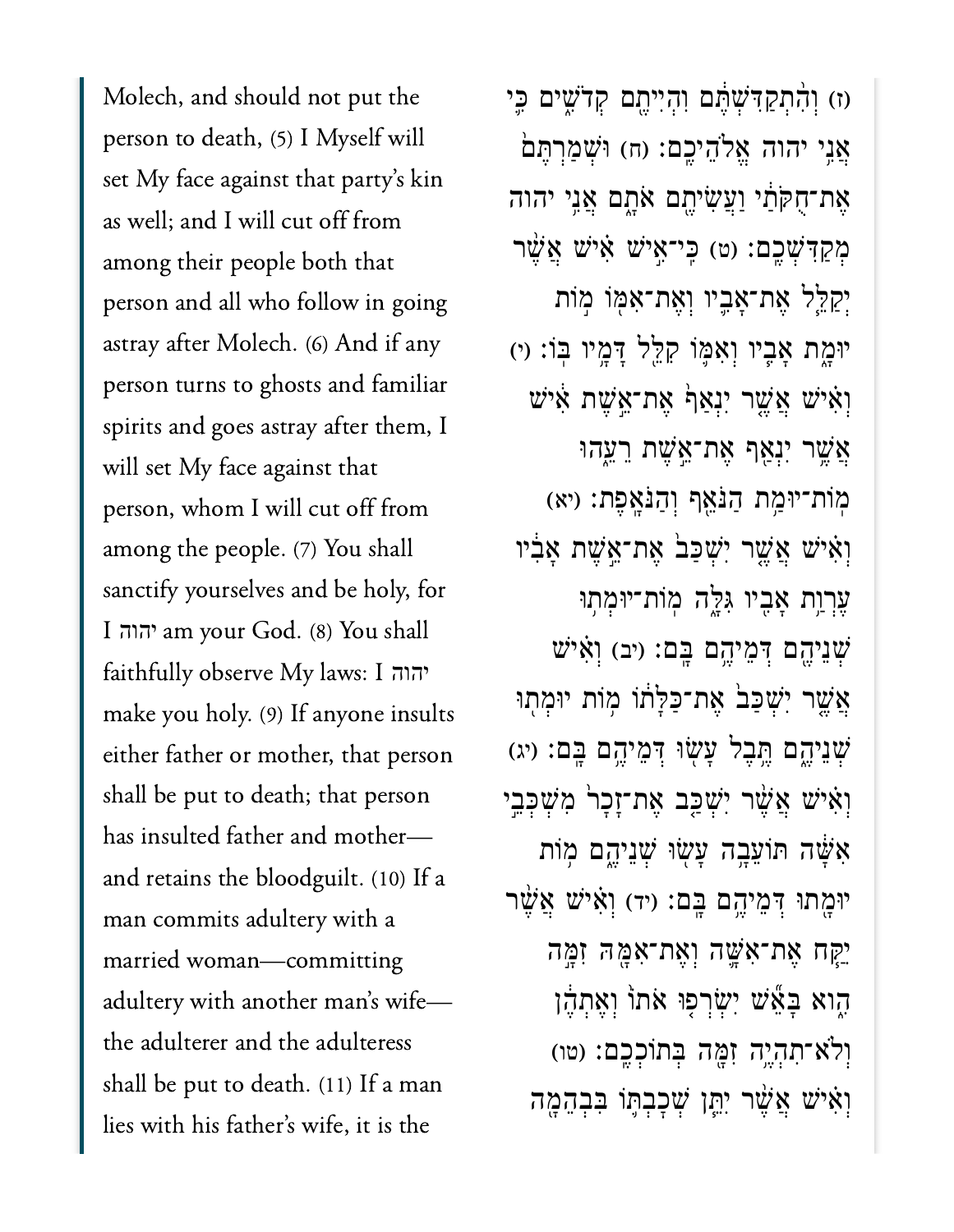nakedness of his father that he has uncovered; the two shall be put to death—and they retain the bloodguilt. (12) If a man lies with his daughter-in-law, both of them shall be put to death; they have committed incest—and they retain the bloodguilt. (13) If a man lies with a male as one lies with a woman, the two of them have done an abhorrent thing; they shall be put to death—and they retain the bloodguilt. (14) If a man takes a woman and her mother [into his household as his wives], it is depravity; both he and they shall be put to the fire, that there be no depravity among you. (15) If a man has carnal relations with a beast, he shall be put to death; and you shall kill the beast. (16) If a woman approaches any beast to mate with it, you shall kill the woman and the beast; they shall be put to death and they retain the bloodguilt. (17) If a man takes his sister [into his

ּמְוֹת יּוּמֶת וְאֵת־הַבְּהֵמֶה תַּהֲרֹגוּ: (טז) וְאָשָּׁה אֲשֶׁר תְּקְרֵב ְאֲל־כָּל־בִּהֶמָה לְרָבְעָהָ אֹתָה וְהָרַגְּהָ אֶת־הָאָשֶׁה וְאֵת־הַבְּהֶמֶה ֹמְוֹת יּוּמֶתוּ דְּמֵיהֱם בֶּם: (יז) וְאֵישׁ ֿאֲשֶׁר־יַקָּח אֱת־אֱחֹתוֹ בַּת־אֲבֶיו אָו בַת־אָמו וְרָאָה אֶת־עֲרְוָתָה וְהֵיא־תִרְאֱה אֶת־עֲרְוַתוֹ חֱסֶד הוּא וְנִ֫כְרְתוּ לְעֵינֵי בְּנֵי עַמֱם עֶרְוַת  $\mathbf{z}$ הֹתוֹ גִּלֵּה עֲוֹנוֹ יִשָּׂא: (יִח) יְאָישׁ אֲשֶׁר־יִּשְׁכָּ֫ב אֱת־אָּשֶּׁה דַּוַּה וְגִלֵּה ָאֱת־עֲרְוַתַהׂ אֱת־מְקֹרֶהּ הֱעֱרה וְהָוא גִּלְתָה אֵת־מִקְוֹר דָּמֵיהַ וְנְכְרְתְוּ שָׁנֵיהֵם מְקֵרֶב עַמֲם: (יט) וְעֵר<u>ו</u>ֹת אֲחָוֹת אָמְךָּ וַאֲחָוֹת אָבִיך לְא תִגַלֵּה כִּי אֵת־שָׁאֵרֶוֹ הֵעֵרָה ְעֲוֹנֵם יְשֵׂאוּ: (כ) וְאִיּשׁ אֲשֶׁר יְשְׁכַּב אֶת־דָּדְתוֹ עֶרְוַת דֹּדְוֹ גִּלֶה חֵטְאָם יִּשְׂאוּ עֲרִירִים יָמֻתוּ: (כא) וְאִישׁ אֲשֱר יִיקֵח אֶת־אֱשֶׁת אָחֶיו נִדֶּה ּהָוא עִרְוַת אָחֱיו גִּלֵּה עֲרִירֵים יִהְיְוּ׃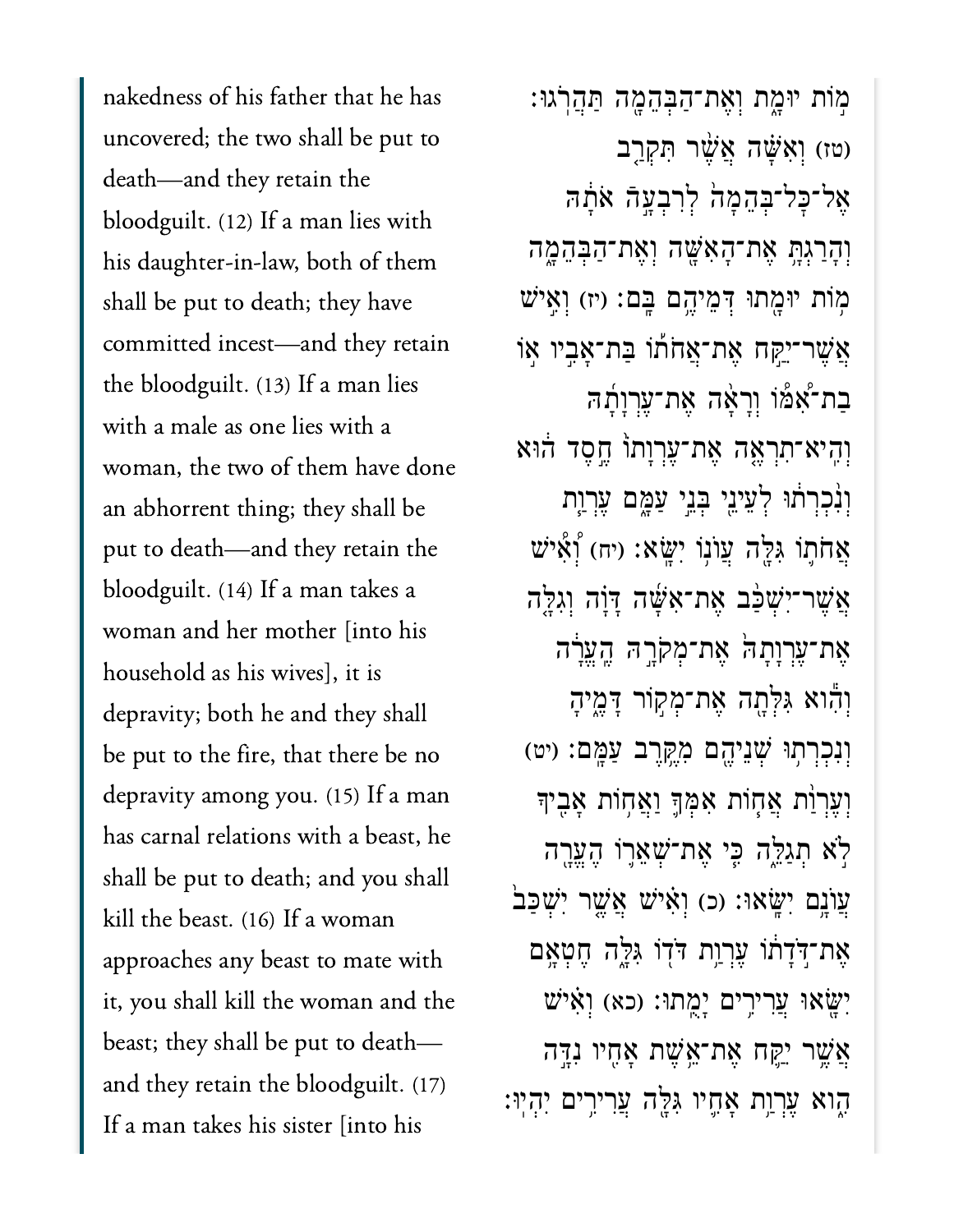household as a wife], the daughter of either his father or his mother, so that he sees her nakedness and she sees his nakedness, it is a disgrace; they shall be excommunicated in the sight of their kinsfolk. He has uncovered the nakedness of his sister, he shall bear the guilt. (18) If a man lies with a woman during her menstrual condition and uncovers her nakedness, he has laid bare her flow and she has exposed her blood flow; both of them shall be cut off from among their people. (19) You [males] shall not uncover the nakedness of your mother's sister or of your father's sister, for that is laying bare one's own flesh; they shall bear their guilt. (20) If a man lies with his uncle's wife, it is his uncle's nakedness that he has uncovered. They shall bear their guilt: they shall die childless. (21) If a man takes the wife of his brother [into his household as a wife], it is

(כב) וּשָׁמַרְתֵּם אֶת־כָּל־חָקֹתַי וְאֵת־כָּל־מִ<sup>ּ</sup>שָׁפָּטֵ֫י וַעֲשִׂיהֶם אֹתֱם ֿוְלֹא־תָקִיא אֶתְכֶם הָאֶרֶץ אֲשֶׁר אֲנִי ֵמִ֥ביא ֶאְתֶ֛כם ָׁ֖שָּמה ָלֶׁ֥שֶבת ָּֽבּה׃ (כג) וְלָׂא חֱלְכוּ בְּחִקְת הַגּוֹי אֲשֶׁר־אֲנִי מְשַׁלֵּחַ מְפָּנִיכֶם כִּי אֶת־כָּל־אֱ*יֶּ*לָה עָשׁׂוּ וָאָקֶץ בֶּם: (כד) וַאֹמַר לָבֶׁם אַתֵּם תֵּיִרְשׁוּ אֶת־אַדְמָתָם וַאֲנִי אֶתְנֵנָּה לָכֶם ַלְרֵשֶׁת אֹתָ֫הּ אֱרֵץ זַבֵּת חָלֵב וּדְבֶשׁ אֲנִ<sup>וְ</sup> יהוה אֵלְהֵיכֵם ֲאֶׁשר־ִהְבַּ֥דְלִּתי ֶאְתֶ֖כם ִמן־ָֽהַעִּֽמים׃ (כה) <mark>(וְהָבְדַלְתֶּֽם</mark> בֵּין־הַבְּהֵמֶה הַטְּהֹרָה לַטְמֵאָה וּבֵין־הָעָוֹף הַטָּמֵא לַטָּהָר וְלֹא־תִשַׁקִּצּוּ אֶת־נַפִ<sup>ּ</sup>שָׂתֵיכֶۢם בַּבְּהֶמֶה וּבָעֹוֹף ּוְבֹכ֙ל ֲאֶׁ֣שר ִּתְרֹ֣מׂש ָֽהֲאָדָ֔מה **ָאֲשֶׁר־הִבְדַּלְתִּי לָכֶם לְטַמֱא: (כו**) וְהִיִיְתֵם לִ<sup>וּ</sup> קִדֹּשִׁ֫יִם כֵּי קַדְּוֹשׁ אֲנֵי יהוה ָוַאְבִּ֥דל ֶאְתֶ֛כם ִמן־ָֽהַעִּ֖מים לְהָיִוֹת לֵי: (כז) וְאֵישׁ אָוֹ־אֲשֶׁה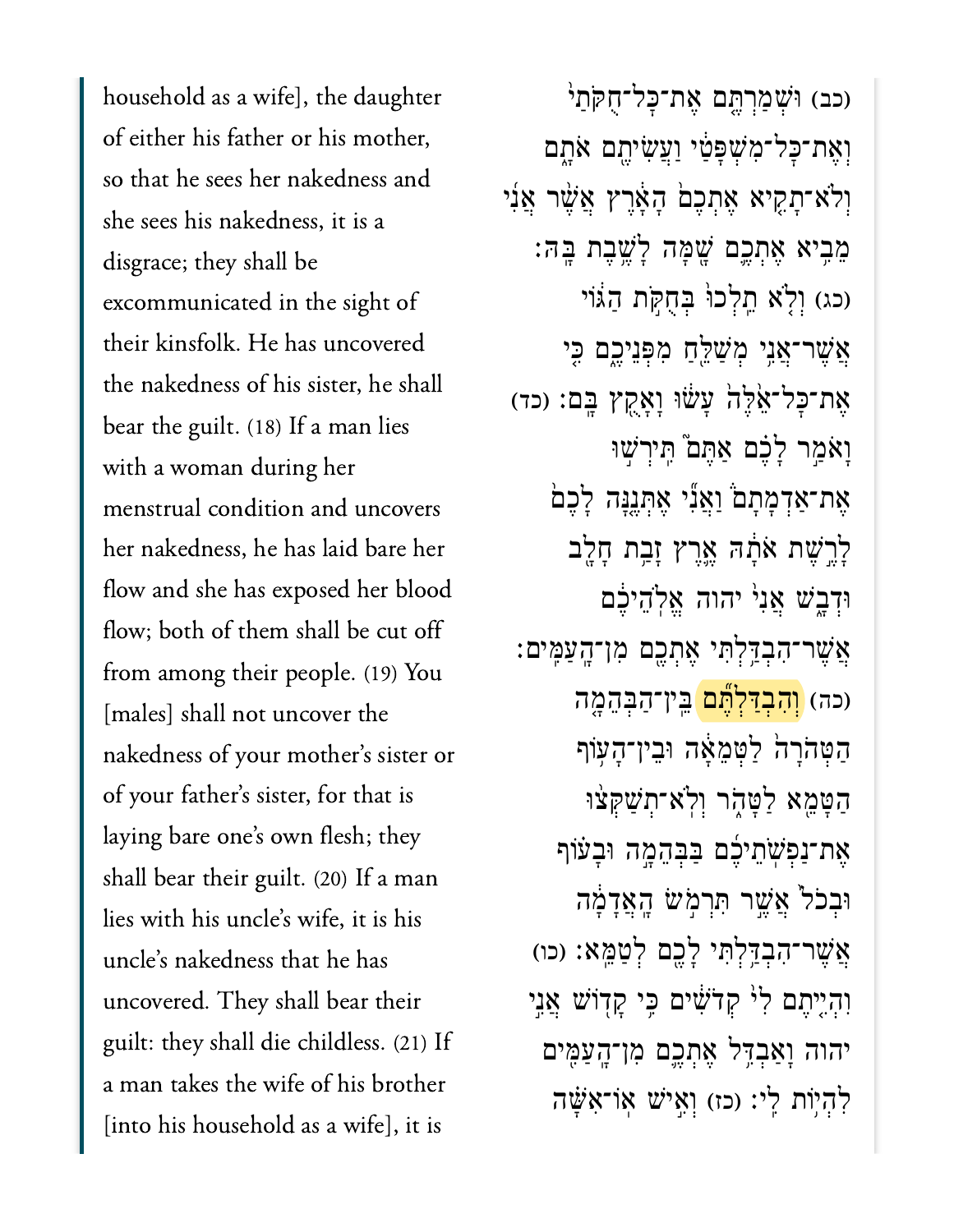indecency. It is the nakedness of his brother that he has uncovered; they shall remain childless. (22) You shall faithfully observe all My laws and all My regulations, lest the land to which I bring you to settle in spew you out. (23) You shall not follow the practices of the nation that I am driving out before you. For it is because they did all these things that I abhorred them (24) and said to you: You shall possess their land, for I will give it to you to possess, a land flowing with milk and honey. I am your God who has set יהוה you apart from other peoples. (25) So you shall set apart the pure beast from the impure, the impure bird from the pure. You shall not draw abomination upon yourselves through beast or bird or anything with which the ground is alive, which I have set apart for you to treat as impure. (26) You shall be holy to Me, for I am holy, and יהוהI have set you apart from other

ַּכְּי־יִהְיֶּה בְהֶם אֶוֹב אָוֹ יִדְּעֹנָי מְוֹת יּוּמֶתוּ בְּאֶבֶן יִרְגְּמִוּ אֹתֶם דְּמֵיהֶם  ${D}$